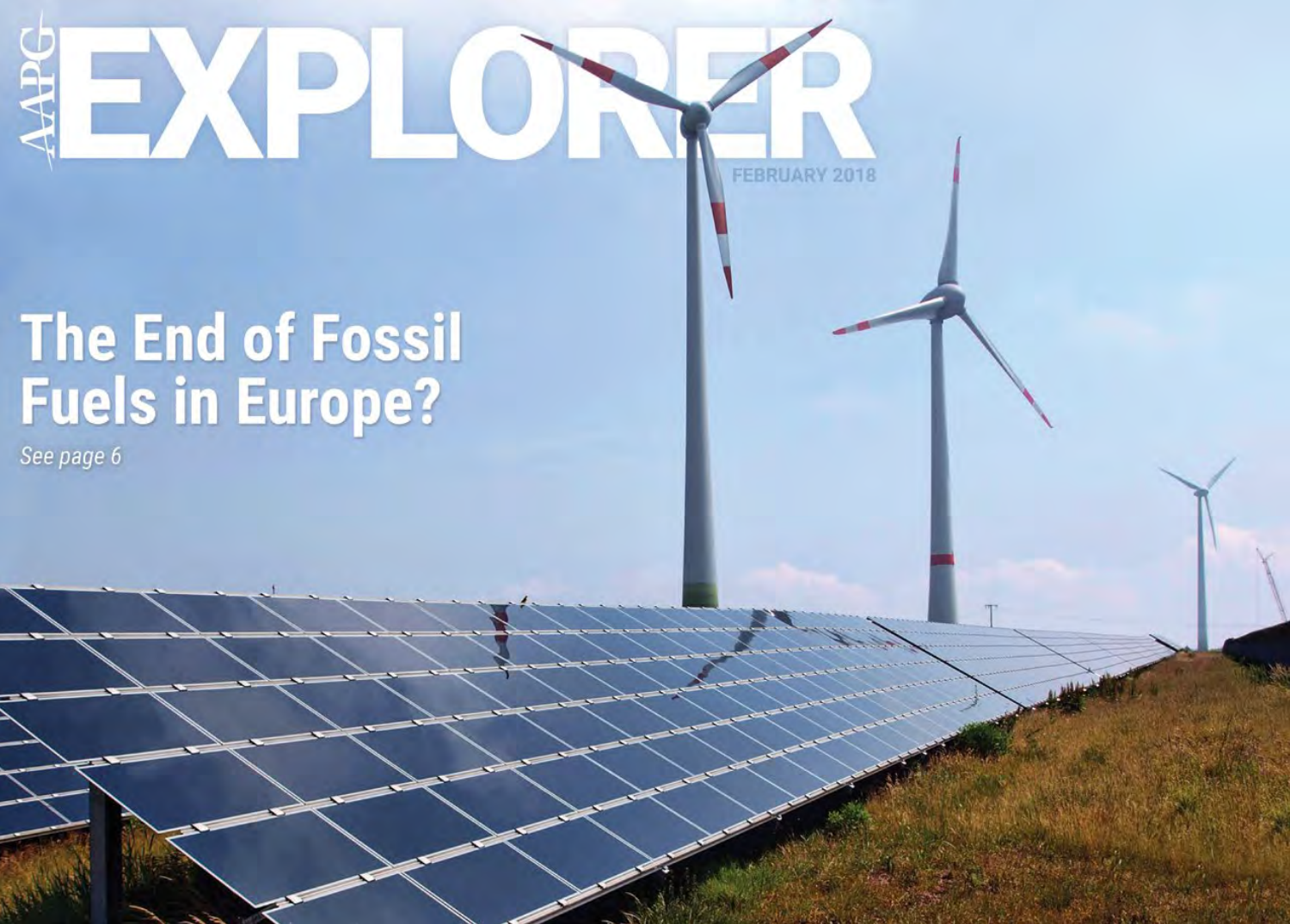**14 By SUSIE DANIELS, NUNO PIMENTEL, RUI PENA DOS REIS, NICOLA SCARSELLI**

EUROPEAN SPOTLIGHT

# **ICE Field Trips Provide Rare Opportunity**

s the lights went out on the AAPG International Conference and Exhibition in London late last year, the feld trip leaders reported back their experiences from visiting classic geology localities in the United Kingdom and **Europe** 

With ICE in one of the most iconic European capitals, the organization committee wanted to shape an ambitious feld trip program that would look beyond the British Isles. Against all odds dictated by the unfavorable state of the industry,

three feld trips accompanied from start to end the success of ICE in London, two of which are detailed below.

#### **Portugal**

Nuno Pimentel and Rui Pena dos Reis reported from the Lusitanian Basin in Portugal:

The Lusitanian Basin, located in the Western Iberian Margin, provides a unique opportunity to look at an extensively exposed North Atlantic Margin. This,

*Field trip group looking at the Lower Jurassic section at stop 10 (Peniche, 70 kilometers north-northwest of Lisbon). These marine marly limestones are one of the main sourcerocks of the Lusitanian Basin and have sourced oil-seeps visited at stop 7. Photo by G.Garcia.*

complemented by great landscapes and a mild Portuguese autumn, brought a good number of attendees to this feld trip, the only one to have taken place outside the U.K.

Thirteen professionals from different companies joined us for a three-day feld trip looking at signifcant geologic features of the three major petroleum systems of the Lusitanian Basin, namely the Silurian black-shales and Triassic siliciclastic reservoirs, the Pliensbachian marine source rock and Lower Cretaceous siliciclastic

reservoirs, and Oxfordian lagoonal source rock with Upper Jurassic carbonate and siliciclastic reservoirs.

The visit has been based in large outcrop observations, mostly along coastal cliffs. Selected seismic lines, well data and geochemical analyses have also been shown and discussed. Geodynamic evolution, basin architecture and salt tectonics (including seismic scale piercing diapirs) have been presented. Overall, the

See **England**, page  $17 \triangleright$